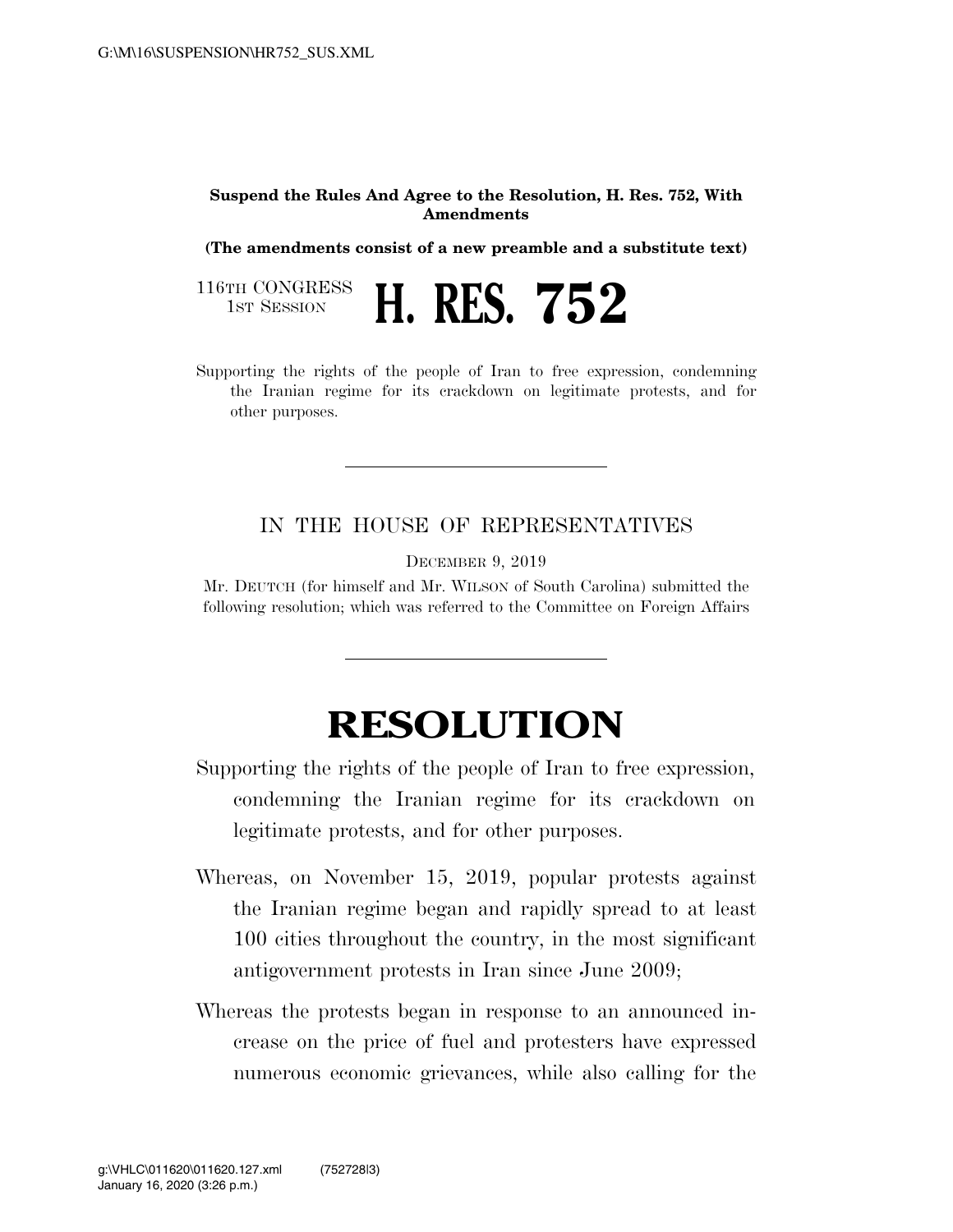structural reform of the political system and condemning current and former Iranian leaders;

- Whereas reports indicate that Iranian security forces have used lethal force in arresting more than 7,000 people and killed hundreds of people in connection with the protests;
- Whereas reports indicate that Iranian Government authorities have, in many instances, refused to return victims' bodies to their families and that security forces have removed bodies from morgues and transferred them to unknown locations;
- Whereas, on November 16, 2019, Iranian authorities began implementing a near-total shutdown of internet services, stopping nearly all means of online communications for people inside Iran, to preclude the sharing of images and videos of deadly violence being used by security forces;
- Whereas section  $103(b)(2)(B)$  of the Comprehensive Iran Sanctions, Accountability, and Divestment Act of 2010  $(22 \text{ U.S.C. } 8512(b)(2)(B))$  authorizes licensing services relating to personal communications over the Internet, to improve the ability of the Iranian people to speak freely;
- Whereas General License D–1 authorizes the provision of key communication tools to the Iranian people with the aim of ensuring that the Iranian people can freely access the internet;
- Whereas, on November 16, 2019, Iran's Interior Minister Abdolreza Rahmani Fazli said that the Iranian regime will no longer show "tolerance" and "self-control" toward the protesters;
- Whereas, on November 17, 2019, Iranian Supreme Leader Ayatollah Ali Khamenei called the demonstrators ''villains'' galvanized by foreign enemies and domestic insur-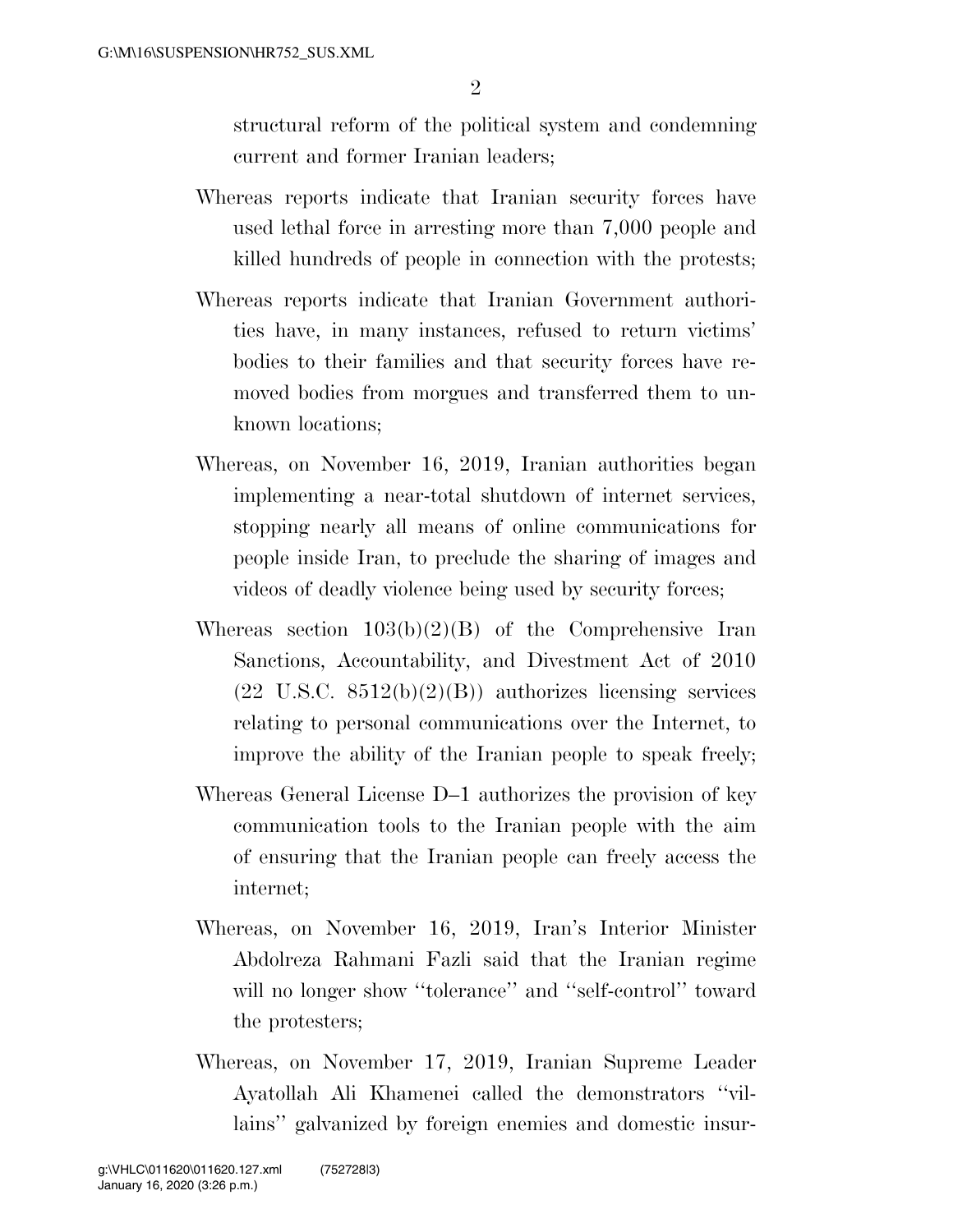gents and ordered Iranian security services to ''implement their duties'' to end the protests;

- Whereas, on November 18, 2019, Iran's Islamic Revolutionary Guard Corps deployed to the city of Mahshahr and engaged in mass repression, reportedly killing as many as 100 people;
- Whereas several laws provide authorities to designate and sanction elements of the Iranian regime involved in significant corruption or serious human rights abuses, including the Comprehensive Iran Sanctions, Accountability, and Divestment Act of 2010, the Countering America's Adversaries Through Sanctions Act, and the Iran Threat Reduction and Syria Human Rights Act of 2012;
- Whereas the Iranian regime was implicated in a March 2018 plot in Albania and June 2018 plot in France against Iranian opposition activists;
- Whereas Iran's Islamic Revolutionary Guard Corps and its Basij militia have been sanctioned by the United States for planning and carrying out serious human rights abuses against the Iranian people, including for the cruel and prolonged torture of political dissidents;
- Whereas in August 2018 the United States criminally charged two persons for acting as illegal agents of the Government of Iran for having conducted surveillance on Jewish and Israeli facilities and Iranian political dissidents;
- Whereas the regime has routinely violated the human rights of Iranian citizens, including by implementing ongoing, systematic, and serious restrictions of freedom of peaceful assembly and association and freedom of opinion and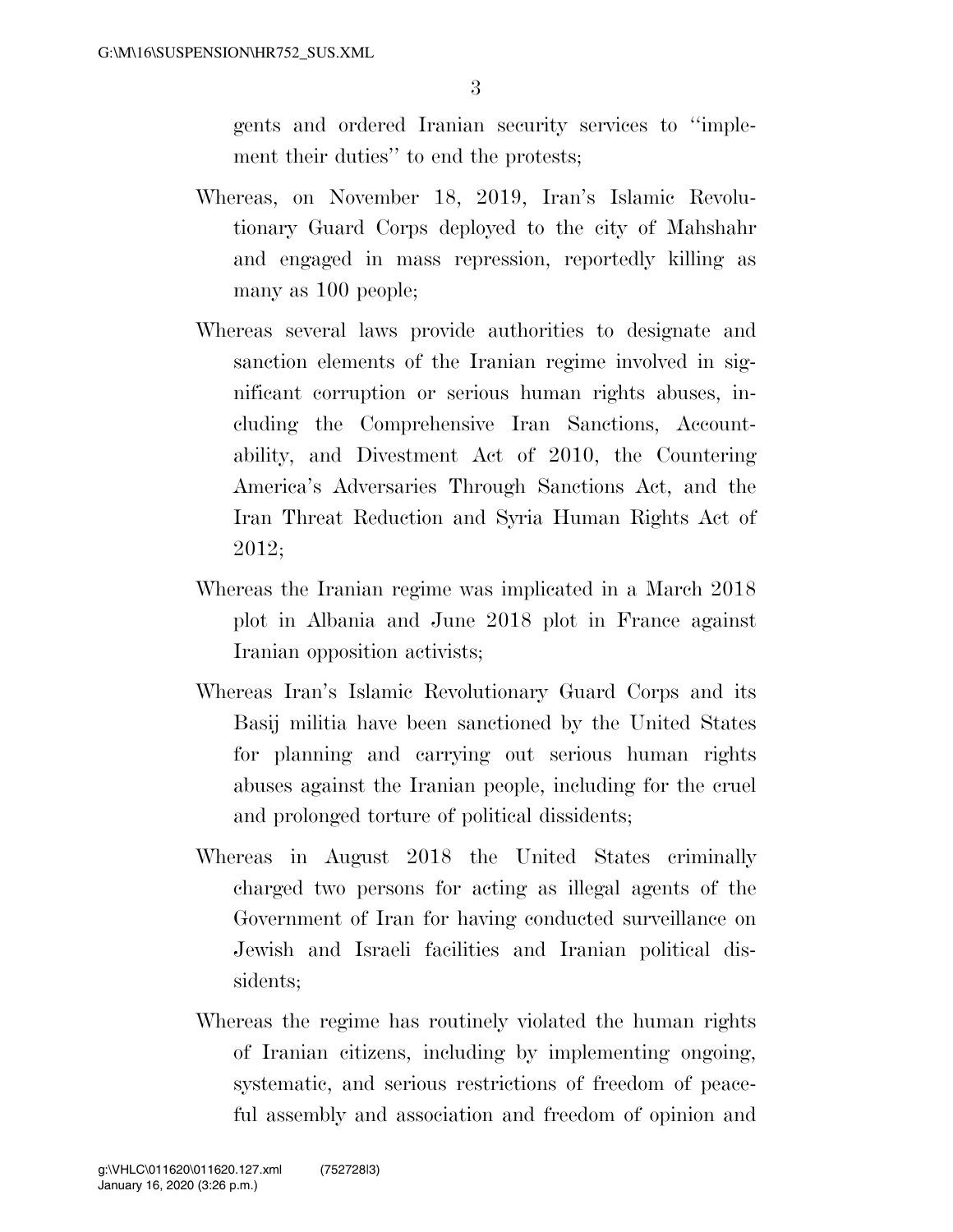expression, including the continuing closures of media outlets, arrests of journalists, and the censorship of expression in online forums such as blogs and websites;

- Whereas the Department of State's 2018 Human Rights Report on Iran noted ''severe restrictions on free expression, the press, and the internet, including censorship, site blocking, and criminalization of libel; substantial interference with the rights of peaceful assembly and freedom of association, such as overly restrictive nongovernmental organization (NGO) laws; egregious restrictions of religious freedom; restrictions on political participation; widespread corruption at all levels of government'';
- Whereas, on November 18, 2019, Secretary of State Mike Pompeo stated that, ''The United States is monitoring the ongoing protests in Iran closely. We condemn strongly any acts of violence committed by this regime against the Iranian people and are deeply concerned by reports of several fatalities. . .The Islamic Republic must cease violence against its own people and should immediately restore the ability of all Iranians to access a free and open Internet.'';
- Whereas, on November 22, 2019, the United States imposed sanctions on Iran's Minister of Information and Communications Technology for his role in shutting down internet access in Iran;
- Whereas, on November 18, 2019, the Office of the German Chancellor stated that, ''It is legitimate and deserving of our respect when people courageously air their economic and political grievances, as is currently happening in Iran. The Iranian government should respond to the current protests with a willingness to engage in dia-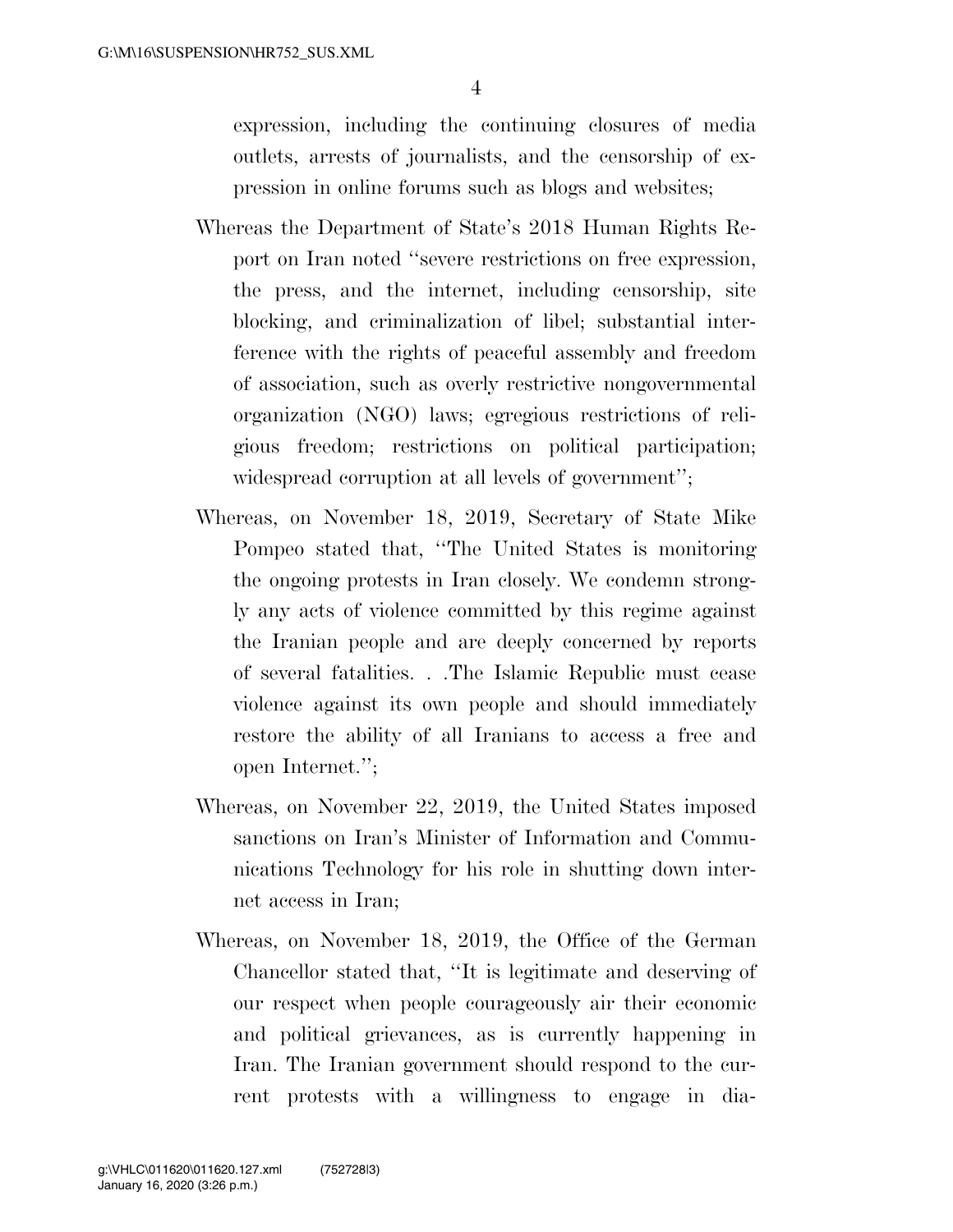logue. . .We urge the government in Tehran to respect freedom of assembly and expression.'';

- Whereas, on November 20, 2019, the French Foreign Ministry stated that, ''France is following the demonstrations taking place in Iran with concern. It expresses its deep concern at reports that a large number of demonstrators have been killed in the last few days. It reaffirms its attachment to respect for the freedom of expression and to access to means of communication, as well as to the right to demonstrate peacefully. France calls on Iran to comply with its international human rights obligations, in particular the International Covenant on Civil and Political Rights.'';
- Whereas, on November 21, 2019, the European Union stated that, ''The protests in several Iranian cities over the past days have, according to reports, led to serious loss of life and left many people injured. We convey our condolences to the families of victims and wish a speedy recovery to those injured. Socio-economic challenges should be addressed through inclusive dialogue and not through the use of violence. We expect Iran's security forces to exercise maximum restraint in handling the protests and for protestors to demonstrate peacefully. Any violence is unacceptable. The rights to freedom of expression and assembly must be guaranteed. We also expect the Iranian authorities to ensure the free flow of information and access to the internet.'';
- Whereas, on November 26, 2019, Secretary of State Michael Pompeo stated, ''The Iranian people are once again on the streets because of the regime's poor economic management. And instead of addressing their grievances,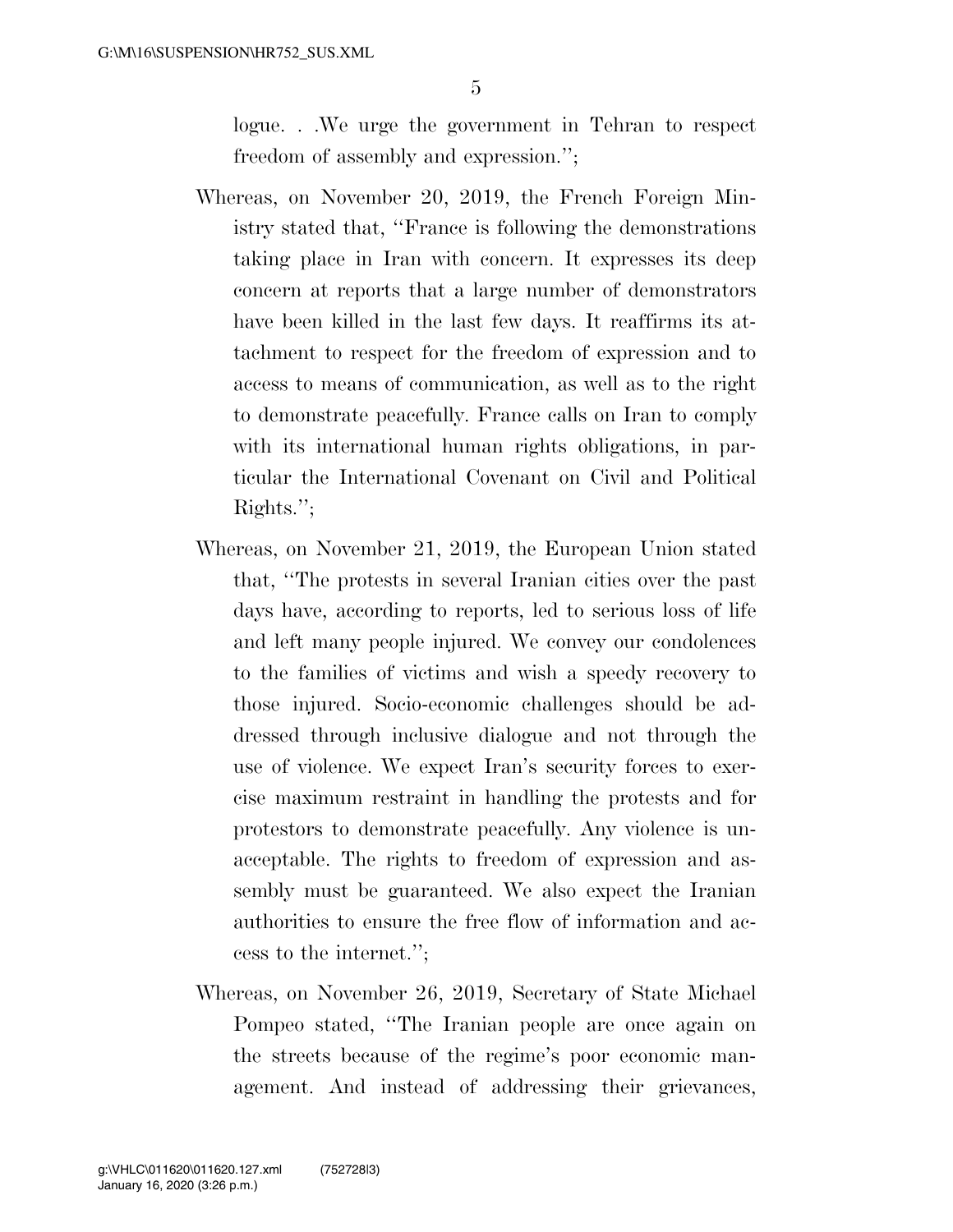Tehran has responded with violence and blaming those outside of the country.'';

- Whereas, on December 8, 2019, the High Representative of the European Union Josep Borrell Fontelles stated that, ''A growing body of evidence indicates that despite repeated calls for restraint, the Iranian security forces' disproportionate response to recent demonstrations has led to high numbers of deaths and injuries. For the European Union and its Member States, the widespread and disproportionate use of force against nonviolent protestors is unacceptable.'';
- Whereas, on December 8, 2019, the High Representative of the European Union Josep Borrell Fontelles stated that ''A growing body of evidence indicates that despite repeated calls for restraint, the Iranian security forces' disproportionate response to recent demonstrations has led to high numbers of deaths and injuries. For the European Union and its Member States, the widespread and disproportionate use of force against nonviolent protestors is unacceptable.'';
- Whereas Iran is a member of the United Nations, voted for the Universal Declaration of Human Rights, and is a signatory to the International Covenant on Civil and Political Rights, among other international human rights treaties;
- Whereas in violation of these and other international obligations, Iranian regime officials continue to violate the fundamental human rights of the Iranian people;
- Whereas the Iranian regime has a long history of violent repression of dissent, including—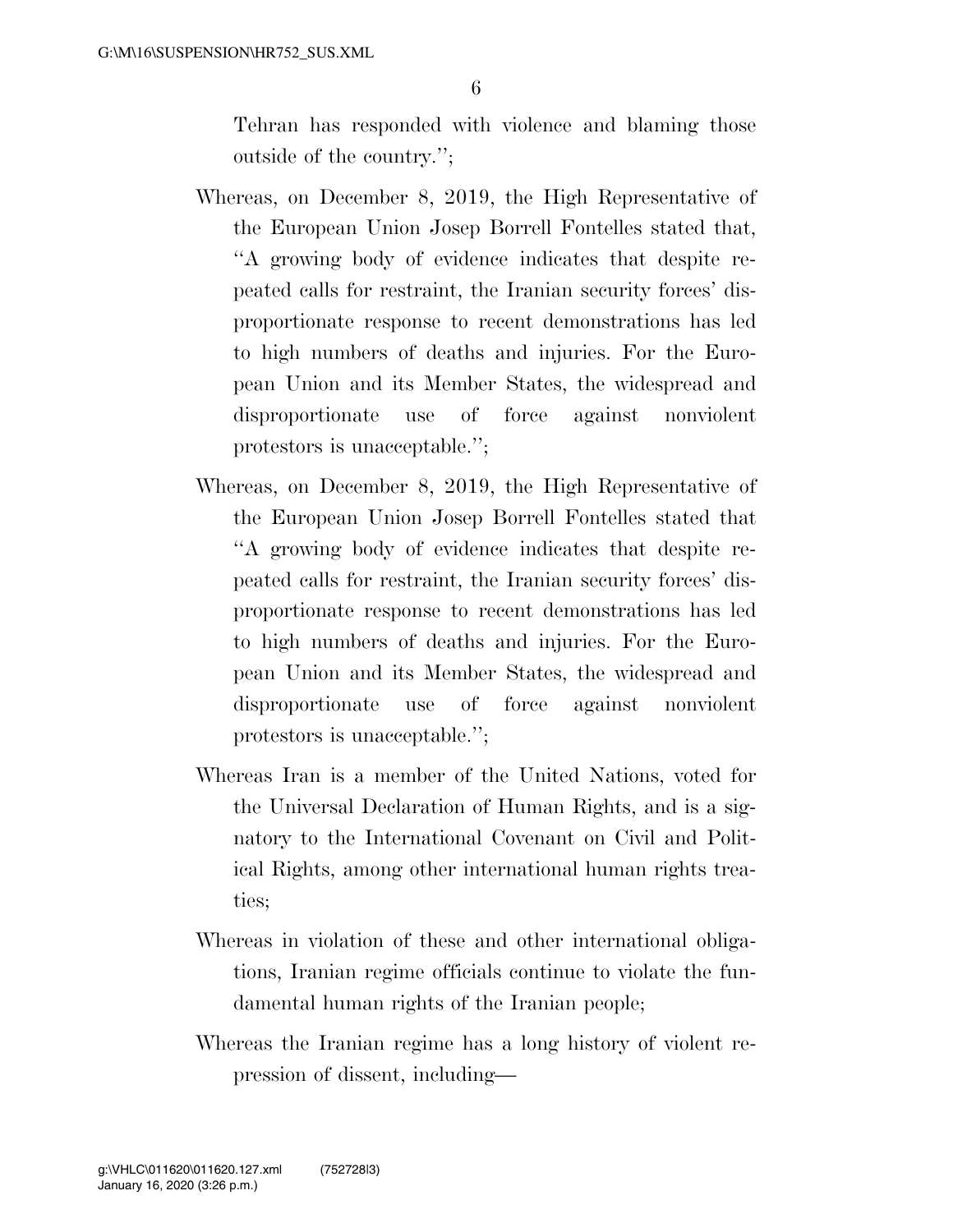(1) in 1988, the Iranian regime carrying out the barbaric mass executions of thousands of political prisoners by hanging and firing squad for refusing to renounce their political affiliations and in some cases for possessing political reading material, including prisoners of conscience, teenagers, and pregnant women;

(2) in 1999, the Iranian regime brutally suppressing a student revolt that was one of the largest mass uprisings up until that point in the country since 1979;

(3) following voting irregularities that resulted in the 2009 election of President Mahmoud Ahmadinejad, the Iranian regime brutally suppressing peaceful political dissent from wide segments of civil society during the Green Revolution in a cynical attempt to retain its undemocratic grip on power; and

(4) beginning in December 2017, and continuing for several months after protests erupted in more than 80 cities, the Iranian regime suppressing such protests with repressive force that resulted in at least 25 deaths and 4,000 arrests;

- Whereas, on January 9, 2018, the House of Representatives overwhelmingly passed H. Res. 676, a resolution supporting the rights of the people of Iran to free expression and condemning the Iranian regime for its crackdown on legitimate protests;
- Whereas, on December 5, 2019, the Department of State identified the Great Tehran Penitentiary (Fashafuyeh) and Qarchack Prison as entities responsible for gross violations of internationally recognized human rights in Iran and subject to the imposition of sanctions under section 106 of the Countering America's Adversaries Through Sanctions Act (22 U.S.C. 9405);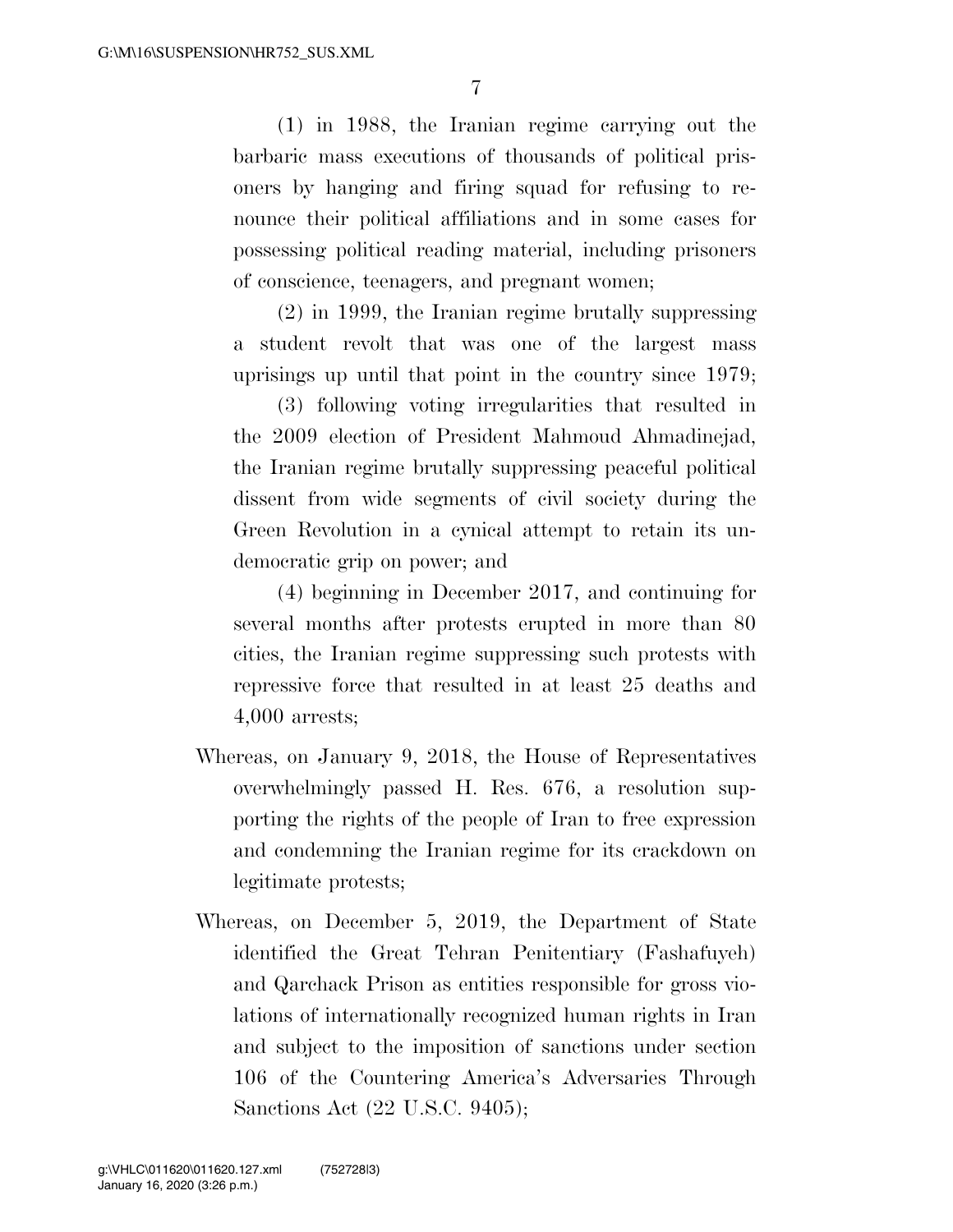- Whereas, on January 8, 2020, the Iranian military shot down a civilian airliner Ukrainian Airlines Flight 752 in a surface-to-air missile strike, killing 176 civilians aboard;
- Whereas for three days, the Iranian military denied that it shot down Ukrainian Airlines Flight 752 before admitting responsibility on January 11, 2020;
- Whereas peaceful protestors amassed throughout Iran on January 11, 2020, and subsequent days, decrying the Government of Iran's downing of the Ukrainian airliner, subsequent campaign of lies and obfuscation, and continued undemocratic practices; and
- Whereas in response to peaceful protests throughout early January 2020, Iranian Government forces fired live rounds and used brutal tactics against civilians in a manner well-documented by international human rights organizations, media, and scores of Iranians: Now, therefore, be it
	- 1 *Resolved,* That the House of Representatives—
	- 2 (1) stands with the people of Iran that are en-3 gaged in legitimate and peaceful protests against an 4 oppressive, corrupt regime;
- 5 (2) condemns the Iranian regime's serious 6 human rights abuses against the Iranian people, sig-7 nificant corruption, and destabilizing activities 8 abroad;
- 9 (3) commends the statements of support for the 10 protesters from the executive branch and key allies;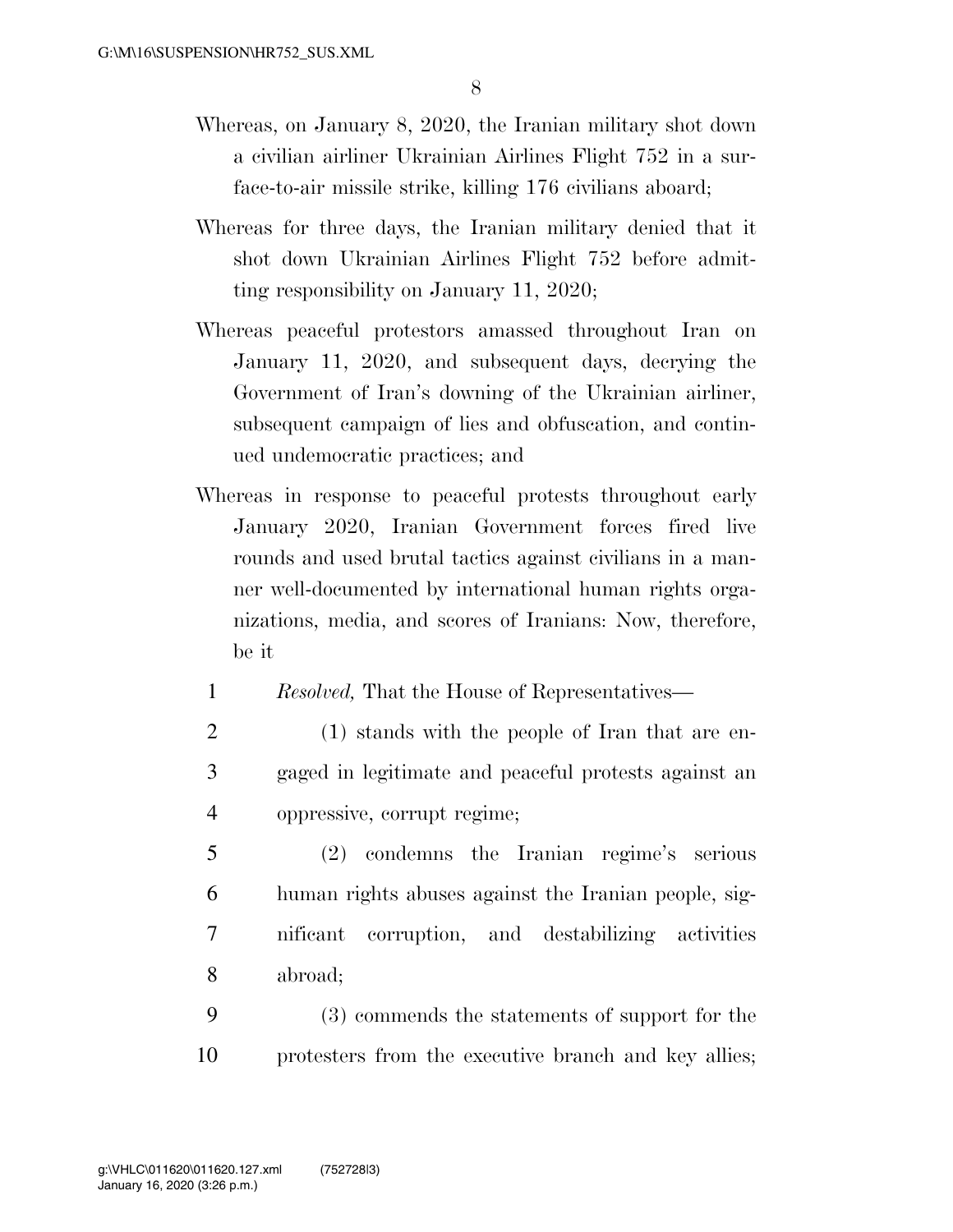(4) calls on all democratic governments and in- stitutions to clearly support the Iranian people's right to live in a free society; (5) demands that the Iranian regime abide by

 its international obligations with respect to human rights and civil liberties, including freedoms of as-sembly, speech, and press;

 (6) urges the Administration to work to con- vene emergency sessions of the United Nations Secu- rity Council and the United Nations Human Rights Council to condemn the ongoing human rights viola- tions perpetrated by the Iranian regime and estab-13 lish a mechanism by which the Security Council can monitor such violations;

 (7) encourages the Administration to provide assistance to the Iranian people to have free and un- interrupted access to the internet, including by broadening General License D–1;

 (8) calls on companies to reject requests by the regime to cut off the Iranian people from social media and other communications platforms;

 (9) respects the proud history and rich culture of the Iranian nation and fully supports efforts by the people of Iran to promote the establishment of basic freedoms that build the foundation for the